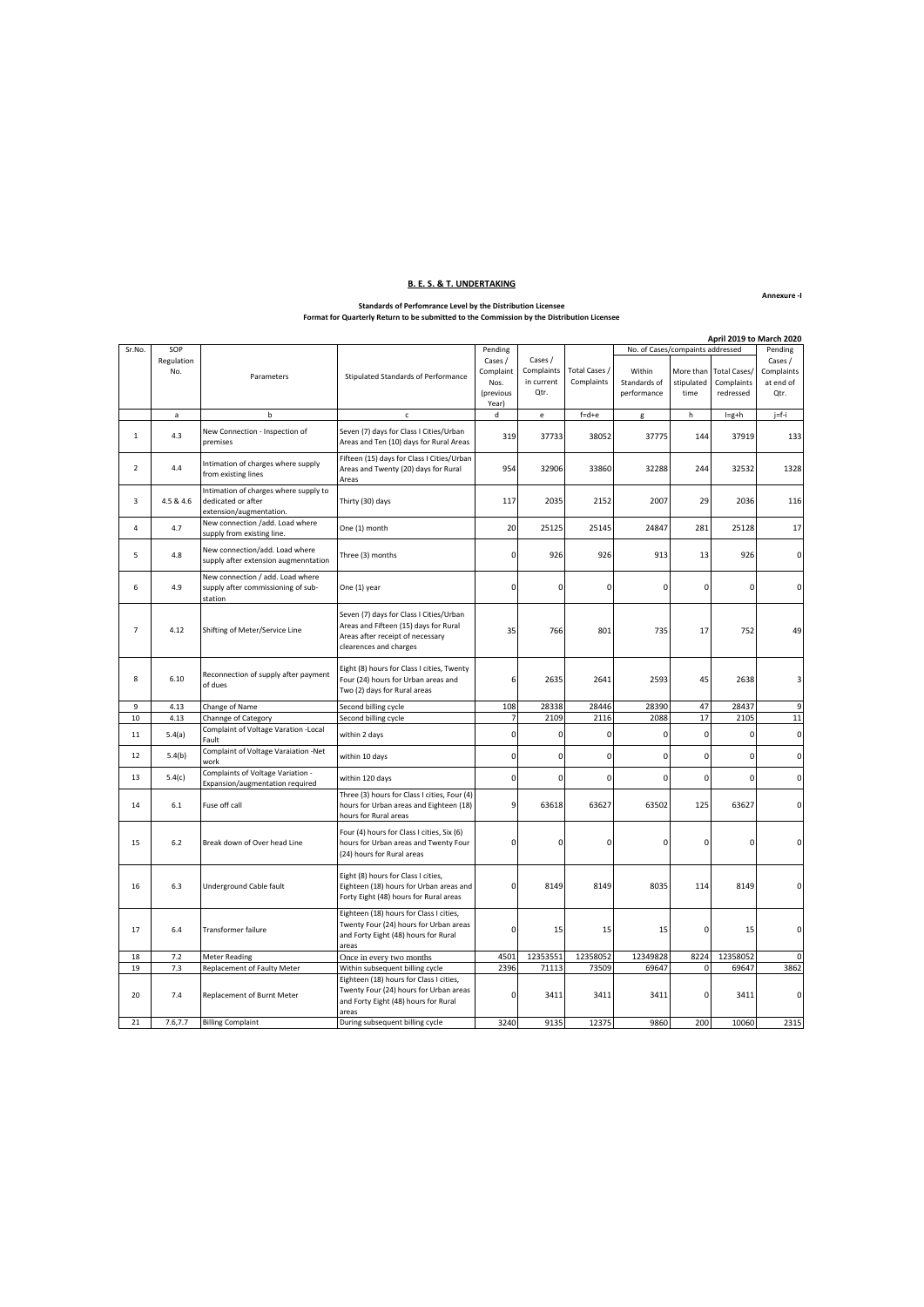## **B. E. S. & T. UNDERTAKING**

Annexure -II

Report of individual compolaints where Compensation has been paid Format for quarterly return to be submitted to the Commissionby the Distribution Licensee

### **April 2019 to March 2020**

| Sr.N<br>0.     | Complaint<br>No. | Date of filing<br>complaint | Consumer No.   | Name and<br>address of<br>Consumer | Nature of<br>Complaint | Reference<br>Standard of<br>Performance | Amount of<br>Compensation<br>(Rs) | Date of payment<br>of Compensation<br>(DD/MM/YYYY) |
|----------------|------------------|-----------------------------|----------------|------------------------------------|------------------------|-----------------------------------------|-----------------------------------|----------------------------------------------------|
| $\mathbf{1}$   | $\overline{2}$   | $\mathbf{3}$                | $\overline{4}$ | $5\phantom{.}$                     | 6                      | $\overline{7}$                          | 8                                 | 9                                                  |
| $\overline{2}$ |                  |                             |                |                                    |                        |                                         |                                   |                                                    |
| 3              |                  |                             |                |                                    |                        |                                         |                                   |                                                    |
| 4              |                  |                             |                |                                    | nil                    |                                         |                                   |                                                    |
| 5              |                  |                             |                |                                    |                        |                                         |                                   |                                                    |
| 6              |                  |                             |                |                                    |                        |                                         |                                   |                                                    |
| 7              |                  |                             |                |                                    |                        |                                         |                                   |                                                    |

NOTE -The report shall be prepared as per category of item for which the compensation is paid for non-observance of Standards of Performance